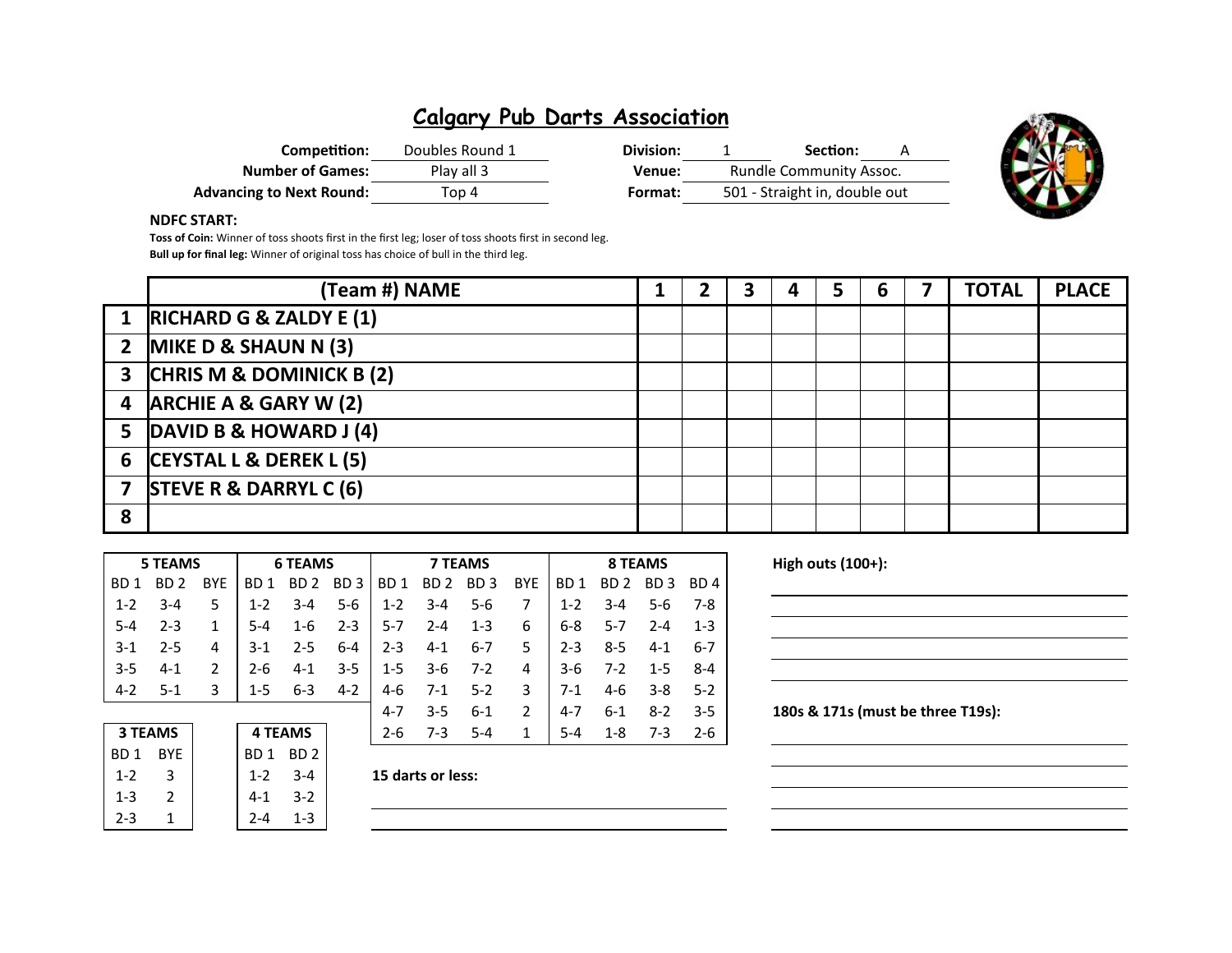## **Calgary Pub Darts Association**

| Competition:                    | Doubles Round 1 | Division: | Section:                      | B. |
|---------------------------------|-----------------|-----------|-------------------------------|----|
| <b>Number of Games:</b>         | Play all 3      | Venue:    | <b>MARLBOROUGH PARK</b>       |    |
| <b>Advancing to Next Round:</b> | Top 4           | Format:   | 501 - Straight in, double out |    |



### **NDFC START:**

**Toss of Coin:** Winner of toss shoots first in the first leg; loser of toss shoots first in second leg.

**Bull up for final leg:** Winner of original toss has choice of bull in the third leg.

|                | (Team #) NAME                    | ּ״ | 3 | 4 | 6 | <b>TOTAL</b> | <b>PLACE</b> |
|----------------|----------------------------------|----|---|---|---|--------------|--------------|
|                | 1 REY G & MARK D (1)             |    |   |   |   |              |              |
|                | 2 JOHN T & KENZO A $(1)$         |    |   |   |   |              |              |
| 3 <sup>1</sup> | <b>MIKE S &amp; DRAZEN S (2)</b> |    |   |   |   |              |              |
|                | 4 MIKE R & GARY F (3)            |    |   |   |   |              |              |
|                | 5 COLLIN B & KEVIN B (4)         |    |   |   |   |              |              |
|                | 6 SUNNY C & PERRY O (5)          |    |   |   |   |              |              |
| $\overline{7}$ | SCOTT C & COLLIN M (6)           |    |   |   |   |              |              |
| 8              |                                  |    |   |   |   |              |              |

|                                  | <b>5 TEAMS</b> |            |                 | <b>6 TEAMS</b>  |                 |                 |                 | <b>7 TEAMS</b>  |               |                 |                 | <b>8 TEAMS</b>  |                 |  |  |
|----------------------------------|----------------|------------|-----------------|-----------------|-----------------|-----------------|-----------------|-----------------|---------------|-----------------|-----------------|-----------------|-----------------|--|--|
| BD 1                             | BD 2           | <b>BYE</b> | BD 1            | BD <sub>2</sub> | BD <sub>3</sub> | BD <sub>1</sub> | BD <sub>2</sub> | BD <sub>3</sub> | <b>BYE</b>    | BD <sub>1</sub> | BD <sub>2</sub> | BD <sub>3</sub> | BD <sub>4</sub> |  |  |
| $1 - 2$                          | $3 - 4$        | 5          | $1 - 2$         | $3 - 4$         | $5-6$           | $1 - 2$         | $3 - 4$         | $5 - 6$         | 7             | $1 - 2$         | $3 - 4$         | $5-6$           | 7-8             |  |  |
| $5 - 4$                          | $2 - 3$        | 1          | 5-4             | $1 - 6$         | $2 - 3$         | $5 - 7$         | $2 - 4$         | $1 - 3$         | 6             | $6 - 8$         | $5 - 7$         | $2 - 4$         | $1 - 3$         |  |  |
| $3 - 1$                          | $2 - 5$        | 4          | $3-1$           | $2 - 5$         | $6 - 4$         | $2 - 3$         | $4-1$           | $6 - 7$         | 5             | $2 - 3$         | $8 - 5$         | $4 - 1$         | $6 - 7$         |  |  |
| $3 - 5$                          | $4 - 1$        | 2          | $2 - 6$         | $4 - 1$         | $3 - 5$         | $1 - 5$         | $3-6$           | $7 - 2$         | 4             | $3-6$           | $7 - 2$         | $1 - 5$         | $8 - 4$         |  |  |
| $4-2$                            | $5-1$          | 3          | $1 - 5$         | $6 - 3$         | $4 - 2$         | 4-6             | $7-1$           | $5 - 2$         | 3             | $7-1$           | 4-6             | $3 - 8$         | $5-2$           |  |  |
|                                  |                |            |                 |                 |                 | $4 - 7$         | $3 - 5$         | $6 - 1$         | $\mathcal{P}$ | $4 - 7$         | $6 - 1$         | $8 - 2$         | $3 - 5$         |  |  |
| <b>3 TEAMS</b><br><b>4 TEAMS</b> |                |            |                 | $2 - 6$         | $7-3$           | $5 - 4$         | 1               | $5 - 4$         | $1 - 8$       | $7-3$           | $2 - 6$         |                 |                 |  |  |
| BD <sub>1</sub>                  | <b>BYE</b>     |            | BD <sub>1</sub> | BD <sub>2</sub> |                 |                 |                 |                 |               |                 |                 |                 |                 |  |  |

| BD <sub>1</sub> | <b>BYE</b> | BD <sub>1</sub> | BD <sub>2</sub> |
|-----------------|------------|-----------------|-----------------|
| $1 - 2$         | ว          | $1 - 2$         | $3 - 4$         |
| $1 - 3$         | 7          | 4-1             | $3-2$           |
| $2 - 3$         |            |                 | 1-3             |
|                 |            |                 |                 |

1-2 3 1-2 3-4 **15 darts or less:**

**High outs (100+):** 

180s & 171s (must be three T19s):